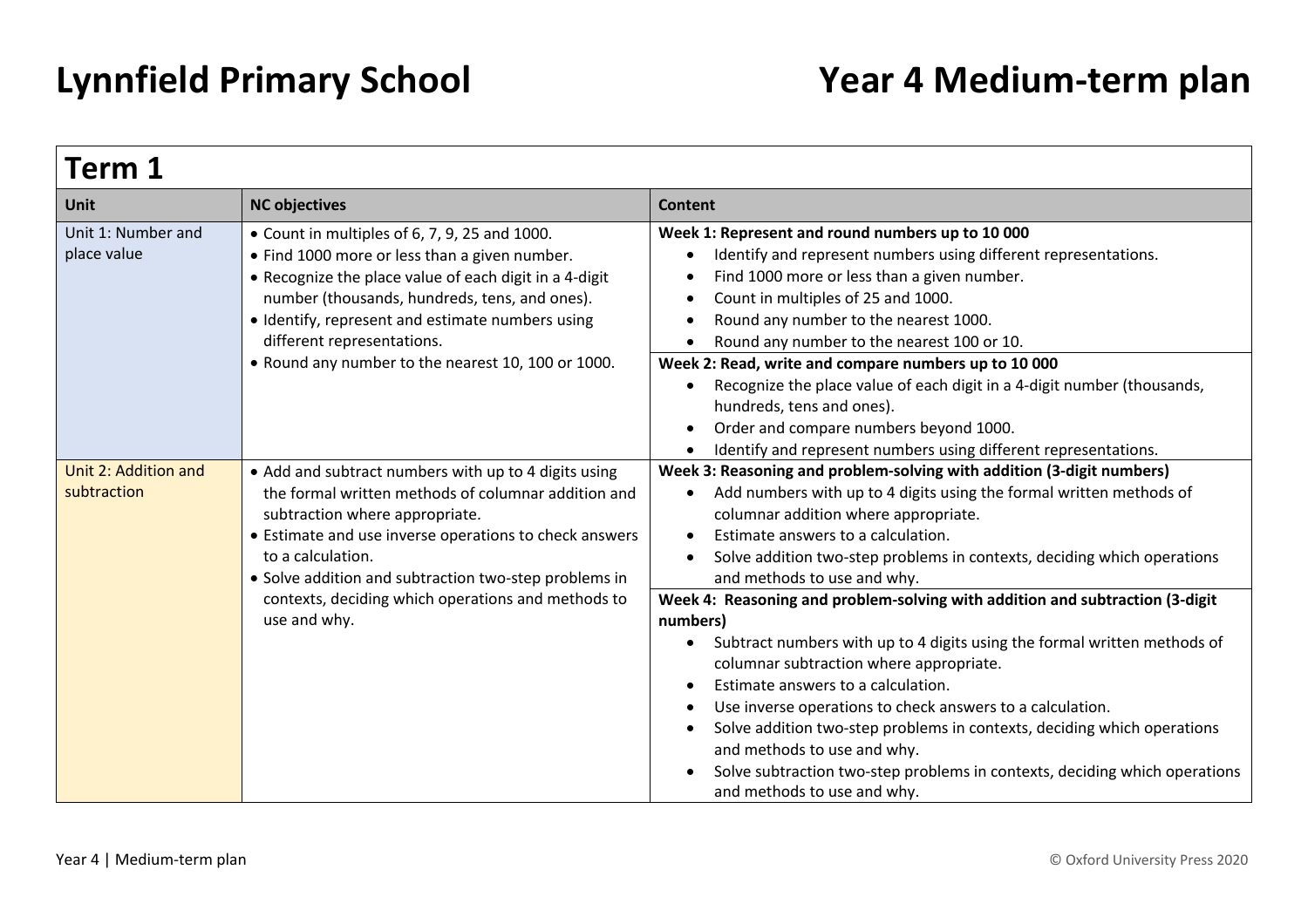| Unit 3: Geometry:        | • Compare and classify geometric shapes, including                                  | Week 5: Making and comparing 2D shapes                                                                   |
|--------------------------|-------------------------------------------------------------------------------------|----------------------------------------------------------------------------------------------------------|
| properties of shapes     | quadrilaterals and triangles, based on their properties<br>and sizes.               | Compare and classify geometric shapes, including quadrilaterals, based on<br>their properties and sizes. |
|                          | · Identify lines of symmetry in 2D shapes presented in<br>different orientations.   | Compare and classify geometric shapes, including triangles, based on their<br>properties and sizes.      |
|                          | • Complete a simple symmetric figure with respect to a                              | <b>Week 6: Making symmetrical shapes</b>                                                                 |
|                          | specific line of symmetry.                                                          | Identify lines of symmetry in 2D shapes presented in different orientations.                             |
|                          |                                                                                     | Complete a simple symmetric figure with respect to a specific line of<br>symmetry.                       |
| Unit 4: Multiplication   | • Recall multiplication and division facts for                                      | Week 7: Making connections between multiplication facts                                                  |
| and division             | multiplication tables up to $12 \times 12$ .                                        | Recall and use multiplication and division facts for the 2, 4, 8, 10 and 5                               |
|                          | • Multiply 2-digit and 3-digit numbers by a 1-digit                                 | multiplication tables.                                                                                   |
|                          | number using formal written layout.                                                 | Recall and use multiplication and division facts for the 3, 6, 9, 11, 12 and 7                           |
|                          | • Solve problems involving multiplying and adding,                                  | multiplication tables.                                                                                   |
|                          | including using the distributive law to multiply 2-digit                            | Week 8: Multiplying larger numbers                                                                       |
|                          | numbers by one digit, integer scaling problems and                                  | Multiply 2-digit numbers by a 1-digit number using formal written layout.                                |
|                          | harder correspondence problems such as n objects                                    | Solve problems involving multiplying and adding, including using the                                     |
|                          | are connected to m objects.                                                         | distributive law to multiply 2-digit numbers by one digit.                                               |
| <b>Unit 5: Fractions</b> | • Count up and down in hundredths; recognize that                                   | Week 9: Decimals as numbers                                                                              |
|                          | hundredths arise when dividing an object by one                                     | Count up and down in hundredths.                                                                         |
|                          | hundred and dividing tenths by ten.                                                 | Recognize that hundredths arise when dividing an object by one hundred                                   |
|                          | • Recognize and write decimal equivalents of any<br>number of tenths or hundredths. | and dividing tenths by ten.                                                                              |
|                          | • Recognize and write decimal equivalents to 1/4, 1/2 and                           | Recognize and write decimal equivalents of any number of tenths or<br>hundredths.                        |
|                          | $\frac{3}{4}$ .                                                                     | Recognize and write decimal equivalents to $\frac{1}{4}$ , $\frac{1}{2}$ and $\frac{3}{4}$ .             |
|                          | • Round decimals with one decimal place to the nearest                              | Round decimals with one decimal place to the nearest whole number.                                       |
|                          | whole number.                                                                       | Compare numbers with the same number of decimal places up to two                                         |
|                          | • Compare numbers with the same number of decimal                                   | decimal places.                                                                                          |
|                          | places up to two decimal places.                                                    | Solve simple measure and money problems involving fractions and decimals                                 |
|                          | • Solve simple measure and money problems involving                                 | to two decimal places.                                                                                   |
|                          | fractions and decimals to two decimal places.                                       | <b>Week 10: Decimals in context</b>                                                                      |
|                          |                                                                                     |                                                                                                          |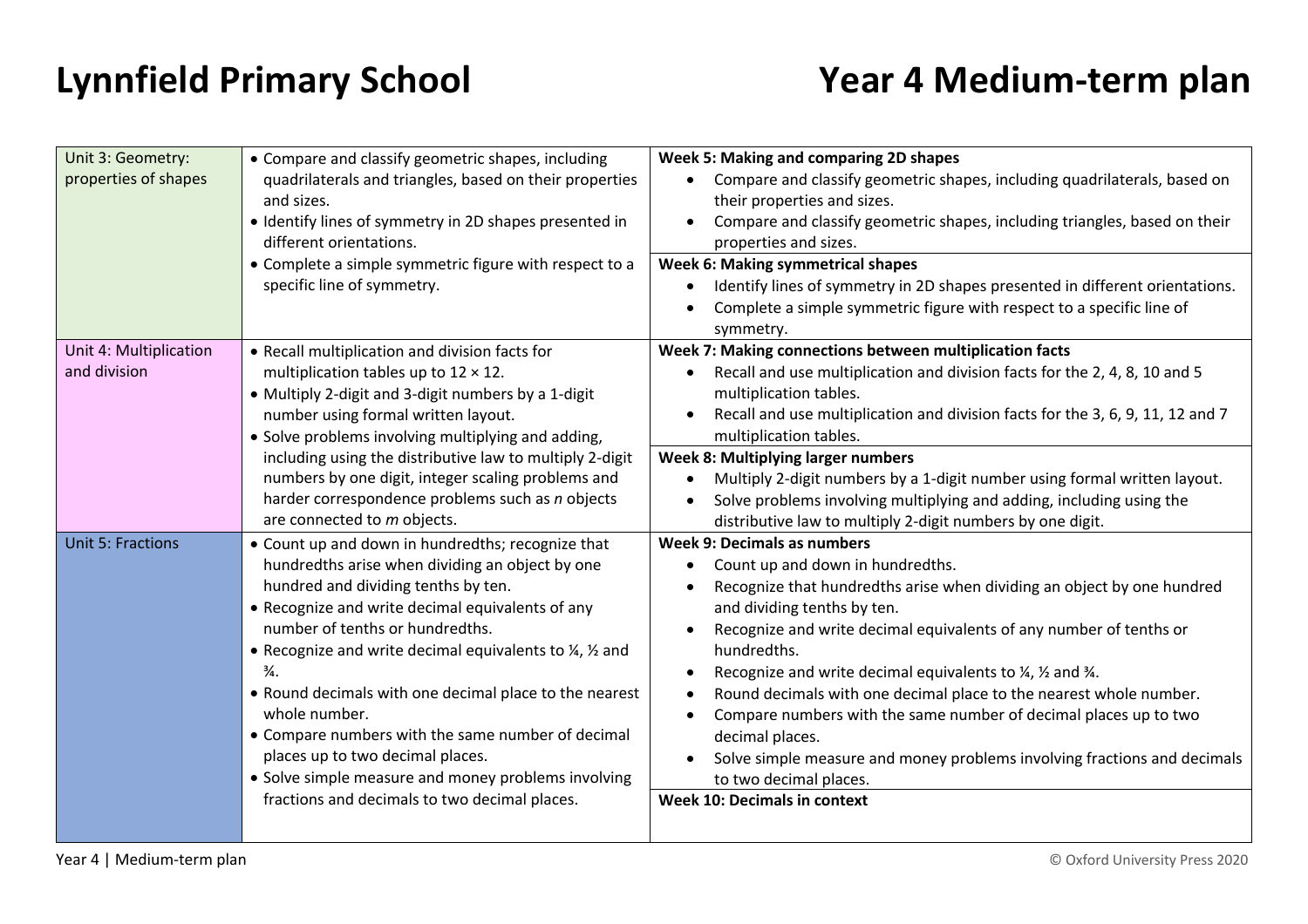|                     |                                                                                                                                                                                                                 | Solve simple measure and money problems involving fractions and decimals<br>to two decimal places.<br>Compare numbers with the same number of decimal places up to two<br>decimal places.                                                             |
|---------------------|-----------------------------------------------------------------------------------------------------------------------------------------------------------------------------------------------------------------|-------------------------------------------------------------------------------------------------------------------------------------------------------------------------------------------------------------------------------------------------------|
| Unit 6: Measurement | • Convert between different units of measure (e.g)<br>kilometre to metre; hour to minute).<br>• Estimate, compare and calculate different measures,<br>including money in pounds and pence.                     | Week 11: Solving problems involving mixed measures<br>Convert between different units of measure (e.g. kilometre to metre;<br>millilitre to litre).<br>Estimate, compare and calculate different measures.                                            |
|                     | • Read, write and convert time between analogue and<br>digital 12- and 24-hour clocks<br>• Solve problems involving converting from hours to<br>minutes; minutes to seconds; years to months; weeks<br>to days. | Week 12: Solving problems involving time<br>Read, write and convert time between analogue and digital 12- and 24-hour<br>clocks.<br>Solve problems involving converting from hours to minutes; minutes to<br>seconds; years to months; weeks to days. |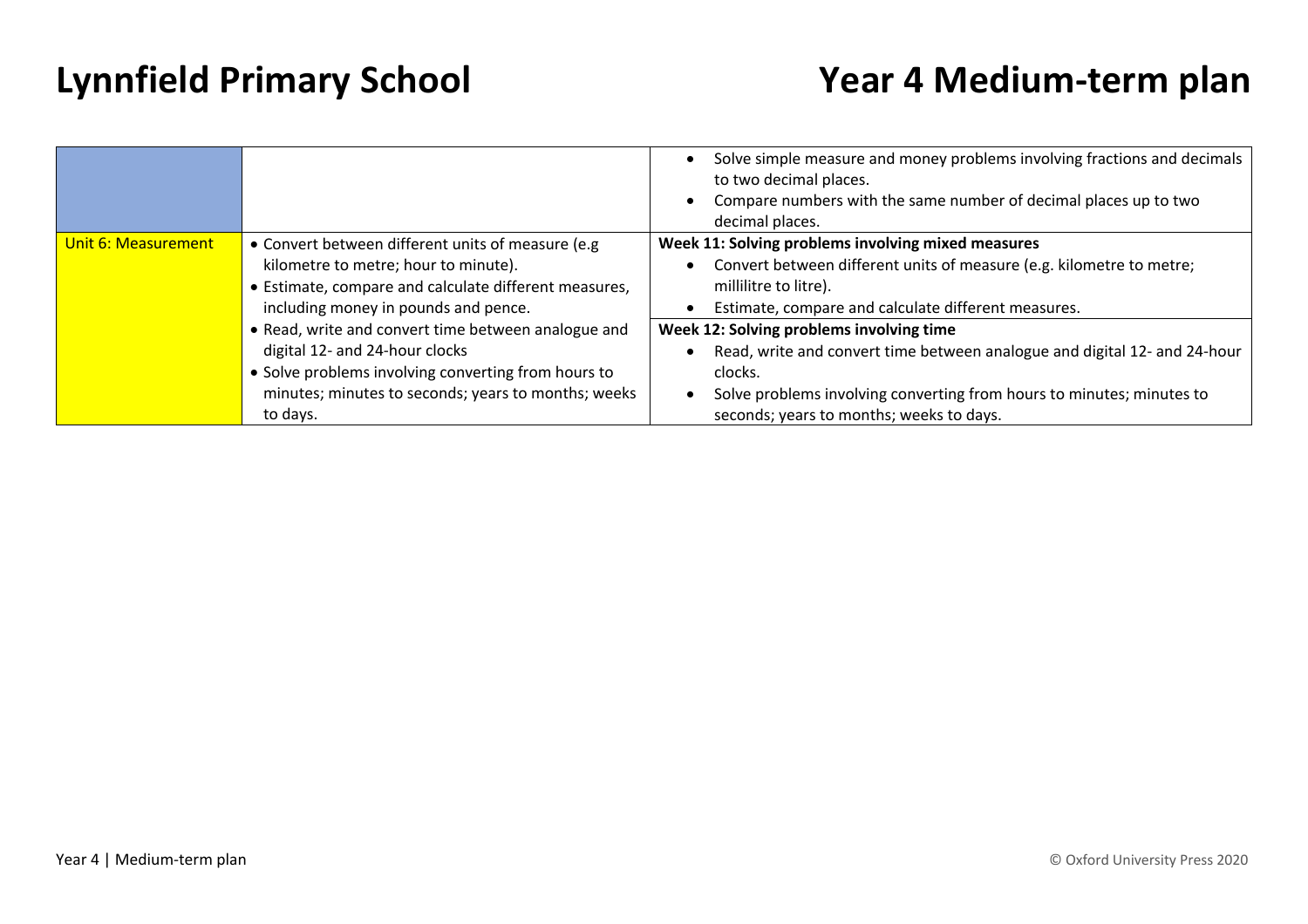| Term                                                      |                                                                                                                                                                                                                                                                                                                                                                  |                                                                                                                                                                                                                                                                                                                                                                                                                                                                                                              |  |
|-----------------------------------------------------------|------------------------------------------------------------------------------------------------------------------------------------------------------------------------------------------------------------------------------------------------------------------------------------------------------------------------------------------------------------------|--------------------------------------------------------------------------------------------------------------------------------------------------------------------------------------------------------------------------------------------------------------------------------------------------------------------------------------------------------------------------------------------------------------------------------------------------------------------------------------------------------------|--|
| Unit                                                      | <b>NC objectives</b>                                                                                                                                                                                                                                                                                                                                             | <b>Content</b>                                                                                                                                                                                                                                                                                                                                                                                                                                                                                               |  |
| Unit 7: Number and<br>place value<br>Unit 8: Addition and | $\bullet$ Count in multiples of 6, 7, 9, 25 and 1000.<br>• Count backwards through zero to include negative<br>numbers.<br>• Round any number to the nearest 10, 100 or 1000.<br>• Solve number and practical problems that involve all<br>of the above and with increasingly large positive<br>numbers.<br>• Add and subtract numbers with up to 4 digits using | Week 1: Rounding and solving word problems with our counting skills<br>Count in multiples of 6, 7, 9.<br>$\bullet$<br>Count backwards through zero to include negative numbers.<br>$\bullet$<br>Round any number to the nearest 10 or 100.<br>$\bullet$<br>Round any number to the nearest 1000.<br>$\bullet$<br>Solve number and practical problems that involve all of the above and with<br>increasingly large positive numbers.<br>Week 2: Reasoning and problem solving with addition (4-digit numbers) |  |
| subtraction                                               | the formal written methods of columnar addition and<br>subtraction where appropriate.<br>• Estimate and use inverse operations to check answers<br>to a calculation.<br>• Solve addition and subtraction two-step problems in<br>contexts, deciding which operations and methods to<br>use and why.                                                              | Add numbers with up to four digits using the formal written<br>$\bullet$<br>methods of columnar addition where appropriate.<br>Estimate answers to a calculation.<br>$\bullet$<br>Solve addition two-step problems in contexts, deciding which operations<br>$\bullet$<br>and methods to use and why.<br>Week 3: Reasoning and problem solving with addition and subtraction (4-digit                                                                                                                        |  |
|                                                           |                                                                                                                                                                                                                                                                                                                                                                  | numbers)<br>Subtract numbers with up to four digits using the formal written methods<br>of columnar subtraction where appropriate.<br>Estimate answers to a calculation.<br>$\bullet$<br>Use inverse operations to check answers to a calculation.<br>$\bullet$<br>Solve addition two-step problems in contexts, deciding which operations<br>$\bullet$<br>and methods to use and why.<br>Solve subtraction two-step problems in contexts, deciding which operations<br>and methods to use and why.          |  |
| Unit 9: Geometry:<br>position and direction               | • Describe positions on a 2D grid as coordinates in the<br>first quadrant.<br>• Describe movements between positions as<br>translations of a given unit to the left/right and<br>up/down.                                                                                                                                                                        | Week 4: Positions and translations on coordinate grids of labelled squares<br>Describe positions on a 2D grid as coordinates in the first quadrant (on<br>$\bullet$<br>coordinate grids with the spaces between the grid lines labelled).                                                                                                                                                                                                                                                                    |  |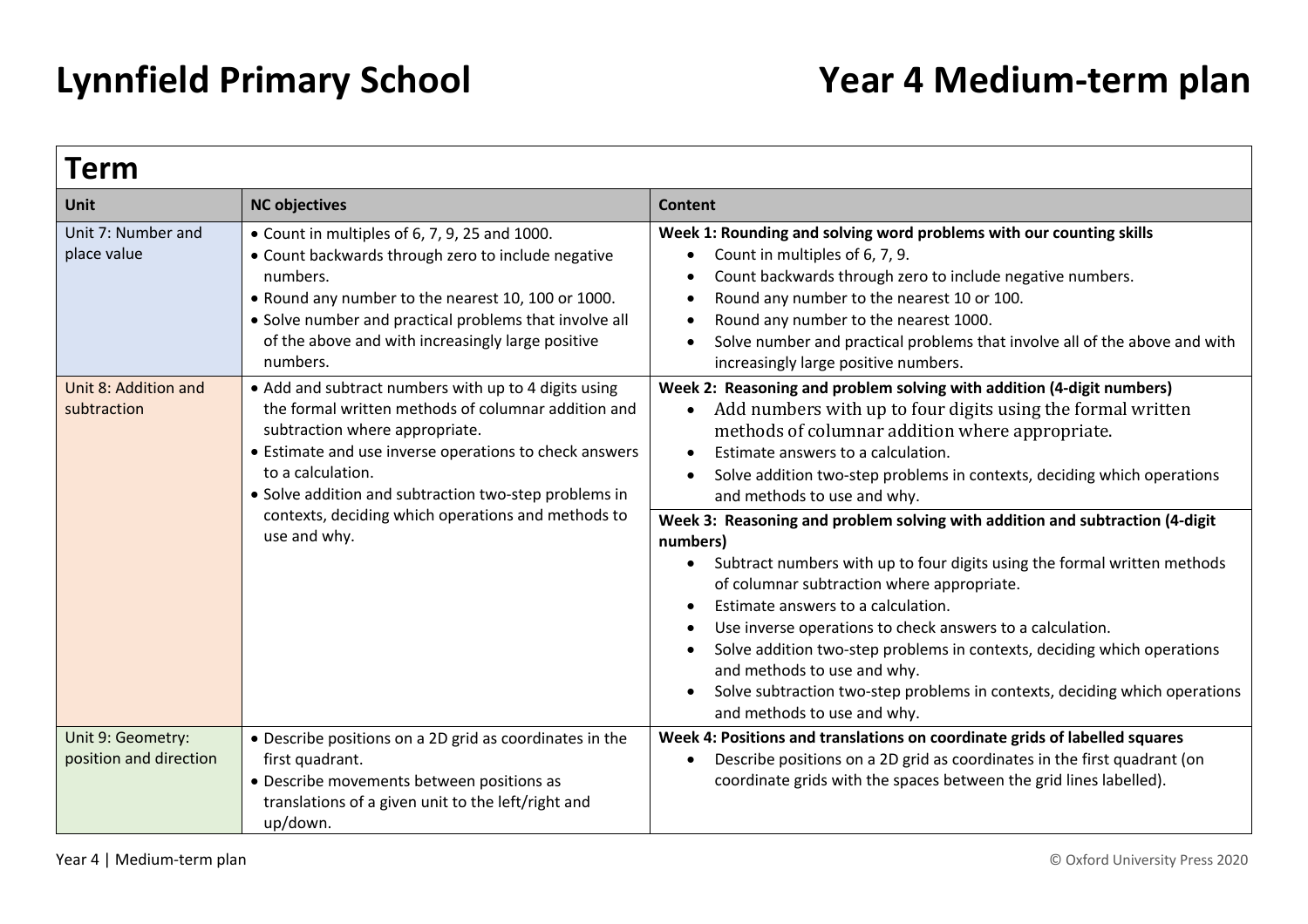|                                         |                                                                                                                                                                                                                                                                                                                                                                                                                                                                                                                                                                                                                                                                                                                     | Describe movements between positions as translations of a given unit to<br>$\bullet$<br>the left/right and up/down (on coordinate grids with the spaces between<br>the grid lines labelled).                                                                                                                                                                                                                                                                                                                                                                                                                                                                                                                                                                                                                                              |
|-----------------------------------------|---------------------------------------------------------------------------------------------------------------------------------------------------------------------------------------------------------------------------------------------------------------------------------------------------------------------------------------------------------------------------------------------------------------------------------------------------------------------------------------------------------------------------------------------------------------------------------------------------------------------------------------------------------------------------------------------------------------------|-------------------------------------------------------------------------------------------------------------------------------------------------------------------------------------------------------------------------------------------------------------------------------------------------------------------------------------------------------------------------------------------------------------------------------------------------------------------------------------------------------------------------------------------------------------------------------------------------------------------------------------------------------------------------------------------------------------------------------------------------------------------------------------------------------------------------------------------|
| <b>Unit 10: Measurement</b>             | • Measure and calculate the perimeter of a rectilinear<br>figure (including squares) in centimetres and metres.<br>• Find the area of rectilinear shapes by counting<br>squares.                                                                                                                                                                                                                                                                                                                                                                                                                                                                                                                                    | Week 5: Area and perimeter of rectangles and rectilinear shapes<br>Measure and calculate the perimeter of a rectilinear figure (including<br>squares) in centimetres and metres.<br>Find the area of rectilinear shapes by counting squares.<br>$\bullet$                                                                                                                                                                                                                                                                                                                                                                                                                                                                                                                                                                                 |
| Unit 11: Multiplication<br>and division | • Recall multiplication and division facts for<br>multiplication tables up to $12 \times 12$ .<br>• Use place value, known and derived facts to multiply<br>and divide mentally, including: multiplying by 0 and 1;<br>dividing by 1; multiplying together three numbers.<br>• Recognize and use factor pairs and commutativity in<br>mental calculations.<br>• Multiply 2-digit and 3-digit numbers by a 1-digit<br>number using formal written layout.<br>• Solve problems involving multiplying and adding,<br>including using the distributive law to multiply 2-digit<br>numbers by one digit, integer scaling problems and<br>harder correspondence problems such as n objects<br>are connected to m objects. | Week 6: Developing multiplication strategies<br>Recall and use multiplication and division facts for the 2, 4, 8, 10 and 5<br>multiplication tables.<br>Recall and use multiplication and division facts for the 3, 6, 9, 11, 12 and 7<br>multiplication tables.<br>Use place value, known and derived facts to multiply and divide mentally,<br>including: multiplying by 0 and 1; dividing by 1; multiplying together three<br>numbers.<br>Recognize and use factor pairs in mental calculations.<br>Week 7: Using the distributive law<br>Multiply 2-digit numbers by a 1-digit number using formal written layout.<br>Multiply 3-digit numbers by a 1-digit number using formal written layout.<br>Solve problems involving multiplying and adding, including using the<br>distributive law to multiply 2-digit numbers by one digit. |
| Unit 12: Fractions                      | • Recognize and show, using diagrams, families of<br>common equivalent fractions.<br>• Add and subtract fractions with the same<br>denominator.                                                                                                                                                                                                                                                                                                                                                                                                                                                                                                                                                                     | Week 8: Are these fractions equal?<br>Recognize and show, using diagrams, families of common equivalent<br>fractions.<br>Week 9: Adding and subtracting fractions with the same denominator (within and<br>beyond one whole)<br>Add fractions with the same denominator.<br>Subtract fractions with the same denominator.                                                                                                                                                                                                                                                                                                                                                                                                                                                                                                                 |
| <b>Unit 13: Statistics</b>              | • Interpret and present discrete and continuous data<br>using appropriate graphical methods, including bar<br>charts and time graphs.                                                                                                                                                                                                                                                                                                                                                                                                                                                                                                                                                                               | Week 10: Representing and summarizing data collected over time<br>Interpret and present discrete and continuous data using appropriate<br>graphical methods, including bar charts and time graphs.                                                                                                                                                                                                                                                                                                                                                                                                                                                                                                                                                                                                                                        |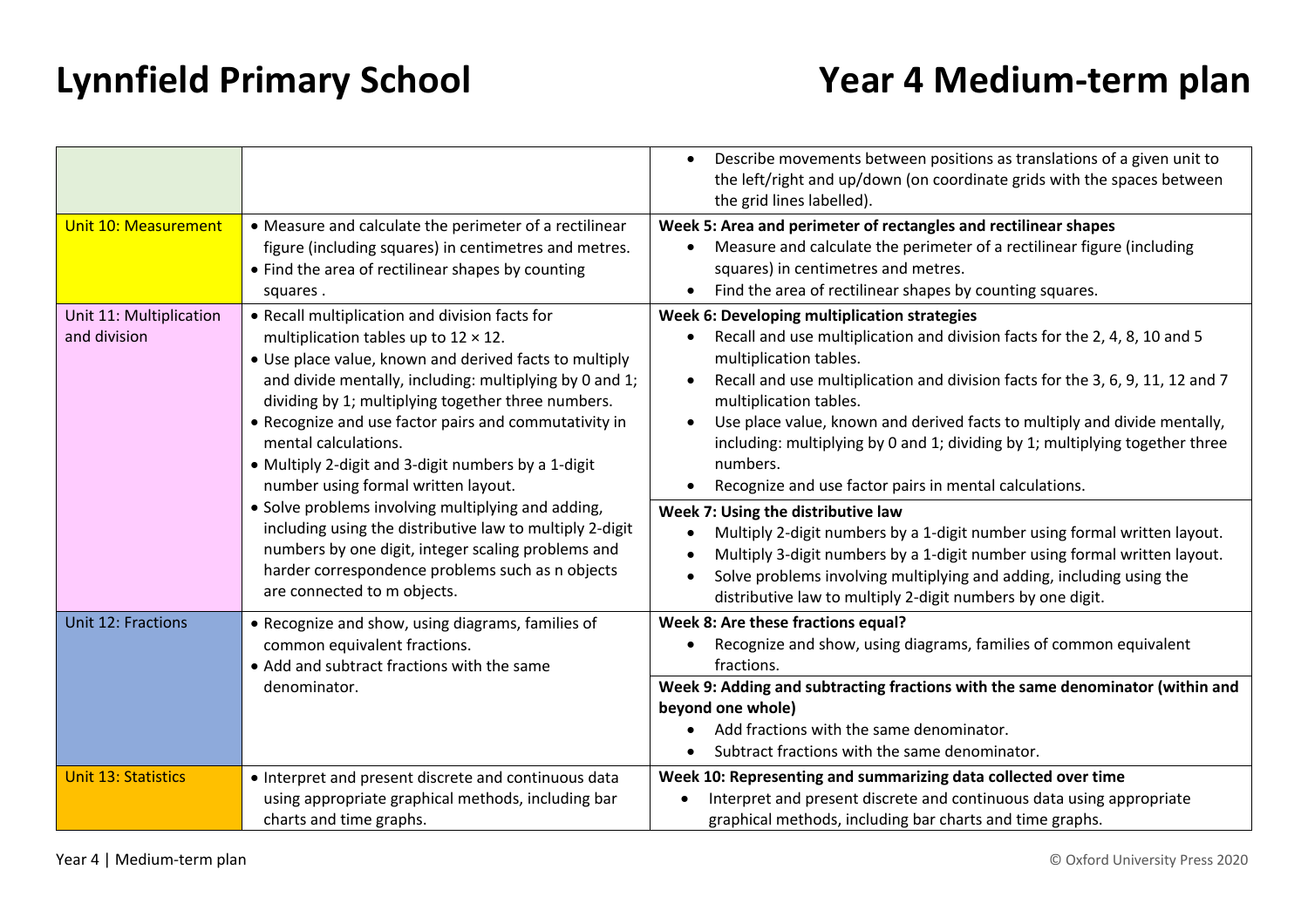| • Solve comparison, sum and difference problems using | Solve comparison, sum and difference problems using information |
|-------------------------------------------------------|-----------------------------------------------------------------|
| information presented in bar charts, pictograms and   | presented in bar charts, pictograms and tables.                 |
| tables.                                               |                                                                 |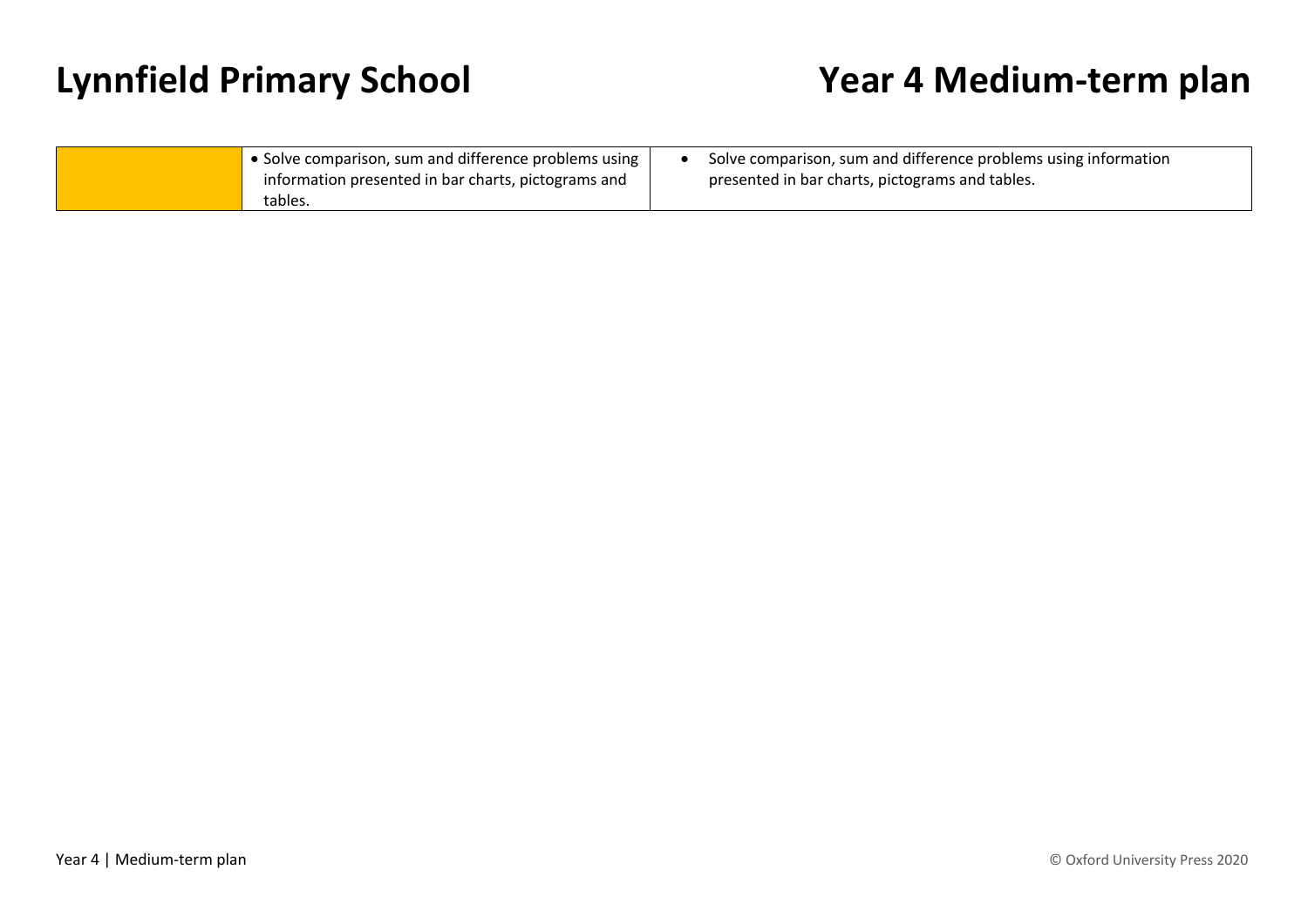| Term 3                               |                                                                                                                                                                                                                                                                                                                                                                                                                                  |                                                                                                                                                                                                                                                                                                                                                                                                                                                                                                                                                                                                                                                        |  |
|--------------------------------------|----------------------------------------------------------------------------------------------------------------------------------------------------------------------------------------------------------------------------------------------------------------------------------------------------------------------------------------------------------------------------------------------------------------------------------|--------------------------------------------------------------------------------------------------------------------------------------------------------------------------------------------------------------------------------------------------------------------------------------------------------------------------------------------------------------------------------------------------------------------------------------------------------------------------------------------------------------------------------------------------------------------------------------------------------------------------------------------------------|--|
| Unit                                 | <b>NC objectives</b>                                                                                                                                                                                                                                                                                                                                                                                                             | <b>Content</b>                                                                                                                                                                                                                                                                                                                                                                                                                                                                                                                                                                                                                                         |  |
| Unit 14: Number and<br>place value   | Order and compare numbers beyond 1000.<br>$\bullet$<br>Identify, represent and estimate numbers using<br>$\bullet$<br>different representations.<br>Solve number and practical problems that involve<br>all of the above and with increasingly large positive<br>numbers.                                                                                                                                                        | Week 1: Comparing and ordering numbers<br>Order and compare numbers beyond 1000.<br>Identify, represent and estimate numbers using different representations.<br>$\bullet$<br>Solve number and practical problems that involve ordering and comparing,<br>and with increasingly large positive numbers.                                                                                                                                                                                                                                                                                                                                                |  |
| <b>Unit 15: Measurement</b>          | Convert between different units of measure (e.g.<br>$\bullet$<br>kilometre to metre; hour to minute).<br>Estimate, compare and calculate different<br>$\bullet$<br>measures, including money in pounds and pence.<br>Read, write and convert time between analogue<br>and digital 12-and 24-hour clocks.<br>Solve problems involving converting from hours to<br>minutes; minutes to seconds; years to months;<br>weeks to days. | Week 2: Converting between units of measurement and solving problems<br>Convert between different units of measure (e.g. kilometre to metre;<br>millilitre to litre).<br>Convert hours to minutes and vice versa.<br>Estimate, compare and calculate different measures.<br>Estimate, compare and calculate money in pounds and pence.<br>$\bullet$<br>Read, write and convert time between analogue and digital 12- and 24-hour<br>clocks.<br>Solve problems involving converting from hours to minutes; minutes to<br>$\bullet$<br>seconds; years to months; weeks to days.                                                                          |  |
| Unit 16: Addition and<br>subtraction | Add and subtract numbers with up to four digits<br>$\bullet$<br>using the formal written methods of columnar<br>addition and subtraction where appropriate.<br>Estimate and use inverse operations to check<br>answers to a calculation.<br>Solve addition and subtraction two-step problems<br>in contexts, deciding which operations and methods<br>to use and why.                                                            | Week 3: Reasoning and problem solving with addition and subtraction<br>Add numbers with up to four digits using the formal written methods of<br>columnar addition where appropriate.<br>Subtract numbers with up to four digits using the formal written methods of<br>columnar subtraction where appropriate.<br>Estimate answers to a calculation.<br>Use inverse operations to check answers to a calculation.<br>Solve addition two-step problems in contexts, deciding which operations and<br>$\bullet$<br>methods to use and why.<br>Solve subtraction two-step problems in contexts, deciding which operations<br>and methods to use and why. |  |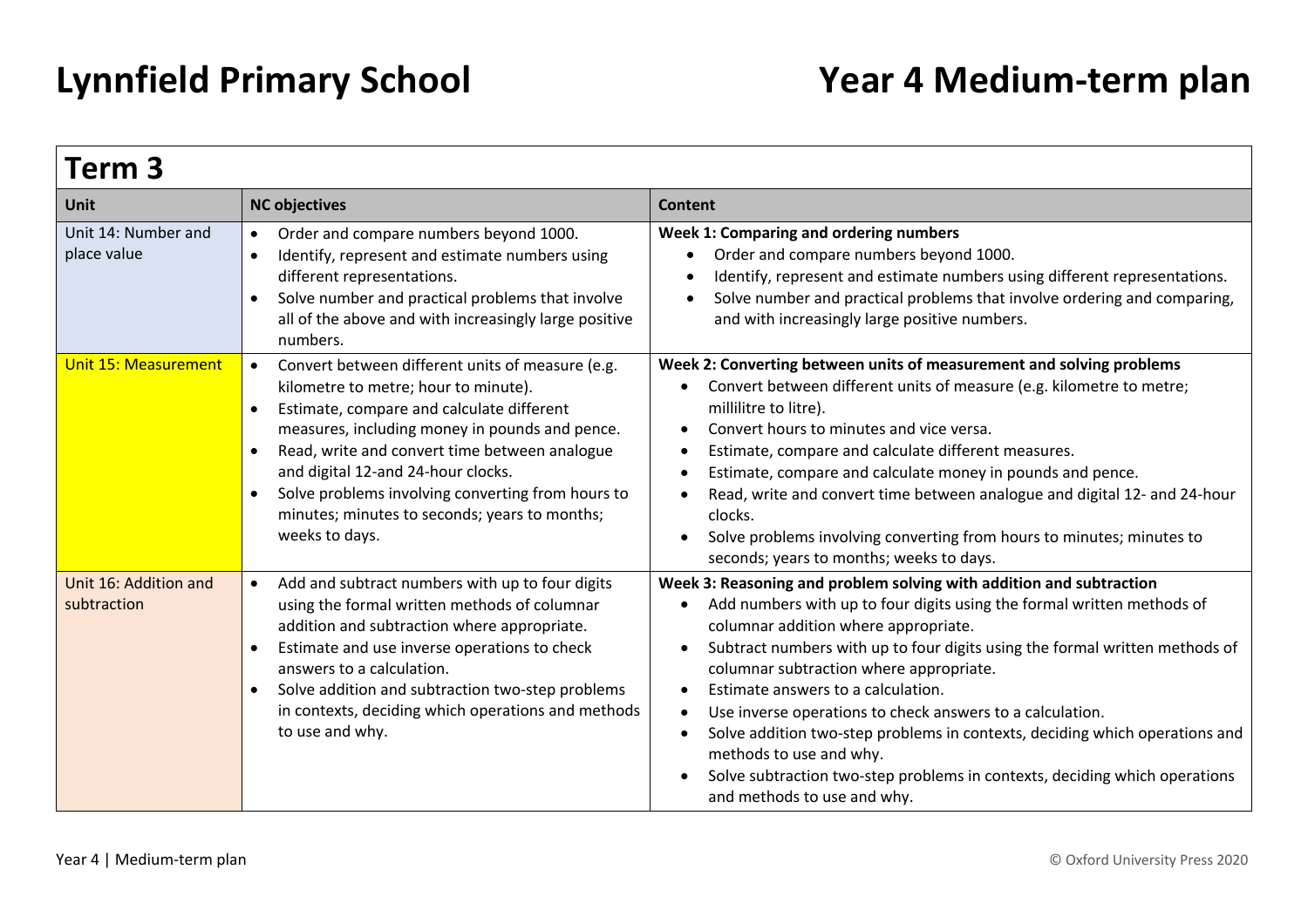| Unit 17: Multiplication<br>and division<br>Unit 18: Geometry:<br>properties of shapes | Recognize and use factor pairs and commutativity in<br>$\bullet$<br>mental calculations.<br>Solve problems involving multiplying and adding,<br>including using the distributive law to multiply 2-<br>digit numbers by one digit, integer scaling problems<br>and harder correspondence problems such as n<br>objects are connected to m objects.<br>Identify acute and obtuse angles and compare and<br>$\bullet$<br>order angles up to two right angles by size. | <b>Week 4: Factors and commutativity</b><br>Solve problems involving multiplying and adding, including using the<br>distributive law to multiply 2- digit numbers by one digit.<br>Recognize and use factor pairs in mental calculations.<br>Recognize and use commutativity in mental calculations.<br>Week 5: Identifying, ordering and comparing angles<br>Identify acute and obtuse angles.<br>Compare and order angles up to two right angles by size. |
|---------------------------------------------------------------------------------------|---------------------------------------------------------------------------------------------------------------------------------------------------------------------------------------------------------------------------------------------------------------------------------------------------------------------------------------------------------------------------------------------------------------------------------------------------------------------|-------------------------------------------------------------------------------------------------------------------------------------------------------------------------------------------------------------------------------------------------------------------------------------------------------------------------------------------------------------------------------------------------------------------------------------------------------------|
| <b>Unit 19: Statistics</b>                                                            | Interpret and present discrete and continuous data<br>$\bullet$<br>using appropriate graphical methods, including bar<br>charts and time graphs.<br>Solve comparison, sum and difference problems<br>using information presented in bar charts,<br>pictograms, tables and other graphs.                                                                                                                                                                             | Week 6: Collecting, representing and summarizing data<br>Interpret and present discrete and continuous data using appropriate<br>graphical methods, including bar charts and time graphs.<br>Solve comparison, sum and difference problems using information<br>presented in bar charts, pictograms and tables.<br>Solve comparison, sum and difference problems using information<br>presented in other graphs.                                            |
| Unit 20: Geometry:<br>position and direction                                          | Describe positions on a 2D grid as coordinates in the<br>first quadrant.<br>Describe movements between positions as<br>$\bullet$<br>translations of a given unit to the left/right and<br>up/down.<br>Plot specified points and draw sides to complete a<br>given polygon.                                                                                                                                                                                          | Week 7: Using coordinate grids<br>Describe positions on a 2D grid as coordinates in the first quadrant (on<br>coordinate grids with the grid lines labelled).<br>Describe movements between positions as translations of a given unit to<br>the left/right and up/down (on coordinate grids with the grid lines labelled).<br>Plot specified points and draw sides to complete a given polygon (on<br>coordinate grids with the grid lines labelled).       |
| <b>Unit 21: Fractions</b>                                                             | Solve problems involving increasingly harder<br>$\bullet$<br>fractions to calculate quantities, and fractions to<br>divide quantities, including non-unit fractions where<br>the answer is a whole number.<br>Find the effect of dividing a 1- or 2-digit number by<br>$\bullet$<br>10 and 100, identifying the value of the digits in the<br>answer as ones, tenths and hundredths.                                                                                | Week 8: Calculating fractional amounts of a whole<br>Solve problems involving increasingly harder fractions to calculate<br>quantities.<br>Solve problems involving fractions to divide quantities, including non-unit<br>fractions where the answer is a whole number.<br>Week 9: Decimals and dividing by 10 or 100                                                                                                                                       |